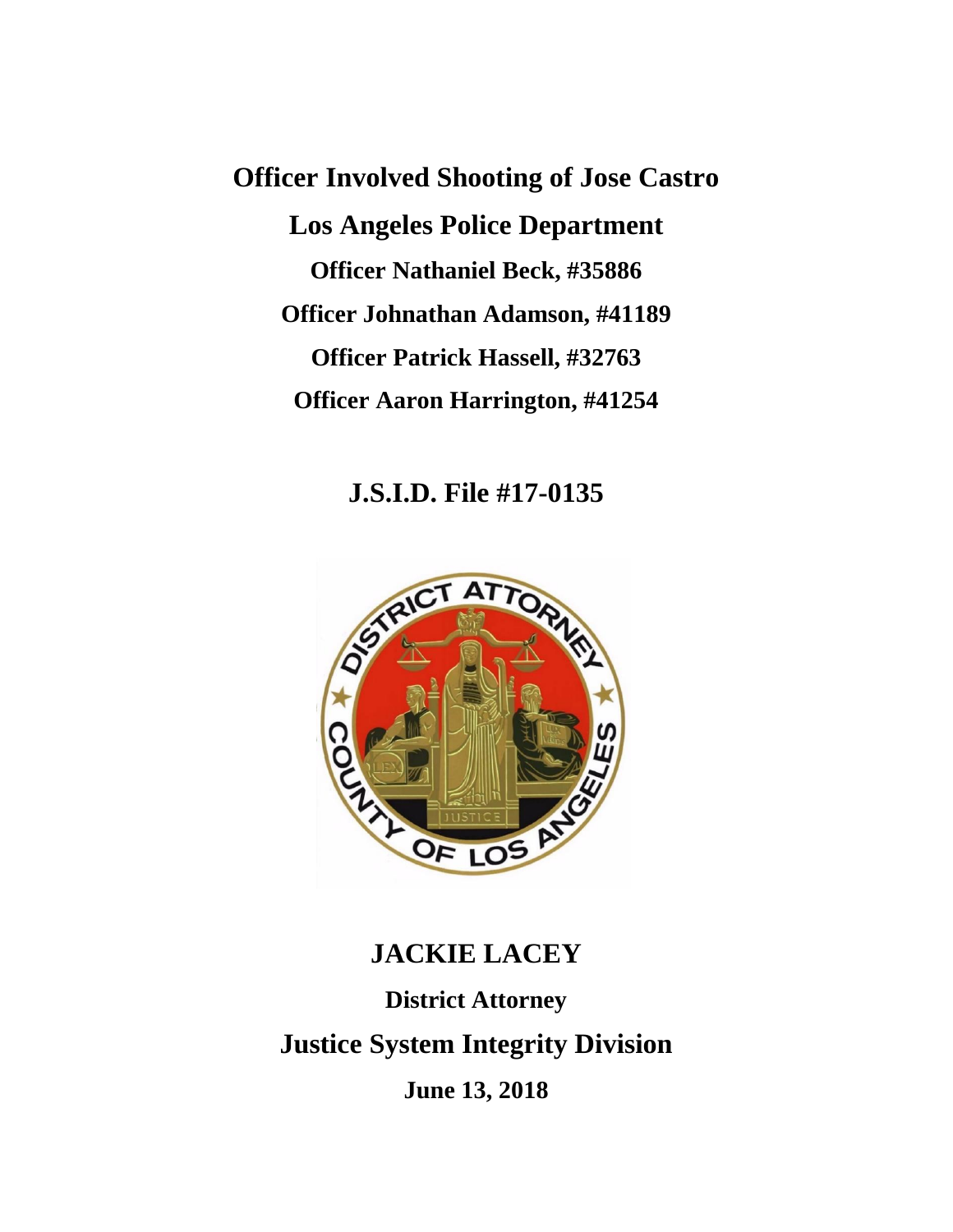#### **MEMORANDUM**

TO: COMMANDER ALAN HAMILTON Los Angeles Police Department Force Investigation Division 100 West First Street, Suite 431 Los Angeles, California 90012 FROM: JUSTICE SYSTEM INTEGRITY DIVISION Los Angeles County District Attorney's Office SUBJECT: Officer Involved Shooting of Jose Castro J.S.I.D. File #17-0135 F.I.D. File #F018-17 DATE: June 11, 2018

The Justice System Integrity Division of the Los Angeles County District Attorney's Office has completed its review of the March 7, 2017, non-fatal shooting of Jose Castro by Los Angeles Police Department (LAPD) Officers Nathaniel Beck, Johnathan Adamson, Patrick Hassell, and Aaron Harrington. We find that the officers acted in lawful self-defense and defense of others, and were reasonable in their use of deadly force to prevent the escape of a dangerous felon.

The District Attorney's Command Center was notified of this shooting on March 8, 2017, at 12:40 a.m. The District Attorney Response Team responded to the scene and was given a briefing and walk-through by Lieutenant Brian Gilman.

The following analysis is based on reports prepared by the LAPD Force Investigation Division submitted to this office by Detectives Gregory McKnight and Theresa Stanford. The reports include photographs, audio-recorded interviews of 27 witnesses, radio transmissions, medical records, surveillance video, and Digital In-Car Video System (DICVS) footage.

The compelled statements of Beck, Adamson, Hassell, and Harrington were not considered.<sup>1</sup>

<sup>&</sup>lt;sup> $1$ </sup> Unlike private citizens, public sector employees can be forced to submit to questioning regarding the performance of their official duties and, so long as they are not required to waive their privilege against self-incrimination, their refusal to submit to such questioning can result in administrative discipline including termination from public service. *Gardner v. Broderick* (1968) 392 U.S. 273, 278; *Uniformed Sanitation v. City of New York* (1968) 392 U.S. 280, 284-285. The involved officers in this shooting were interviewed and ordered to submit to questioning concerning the performance of their official duties. Like any other individual, the officers possesses a right under the Fifth Amendment of the United States Constitution to be free from being compelled to give testimony against themselves. *Uniformed Sanitation v. City of New York, supra, at 284-285.* Because the LAPD ordered the officers to answer questions which might expose them to criminal liability, the LAPD compelled the officers to participate in interviews. The effect of this legal compulsion is that the officers' statements cannot be used against them in a criminal proceeding, nor can any material derived from the compelled interviews be used against them. *Garrity v. New Jersey* (1967) 385 U.S. 493, 496-497; *Spielbauer v. County of Santa Clara* (2009) 45 Cal.4th 704, 715. Further, because these compelled statements are part of the officers' police personnel files, their statements are confidential and may not be disclosed absent an evidentiary showing and court order. *Penal Code* section 832.7.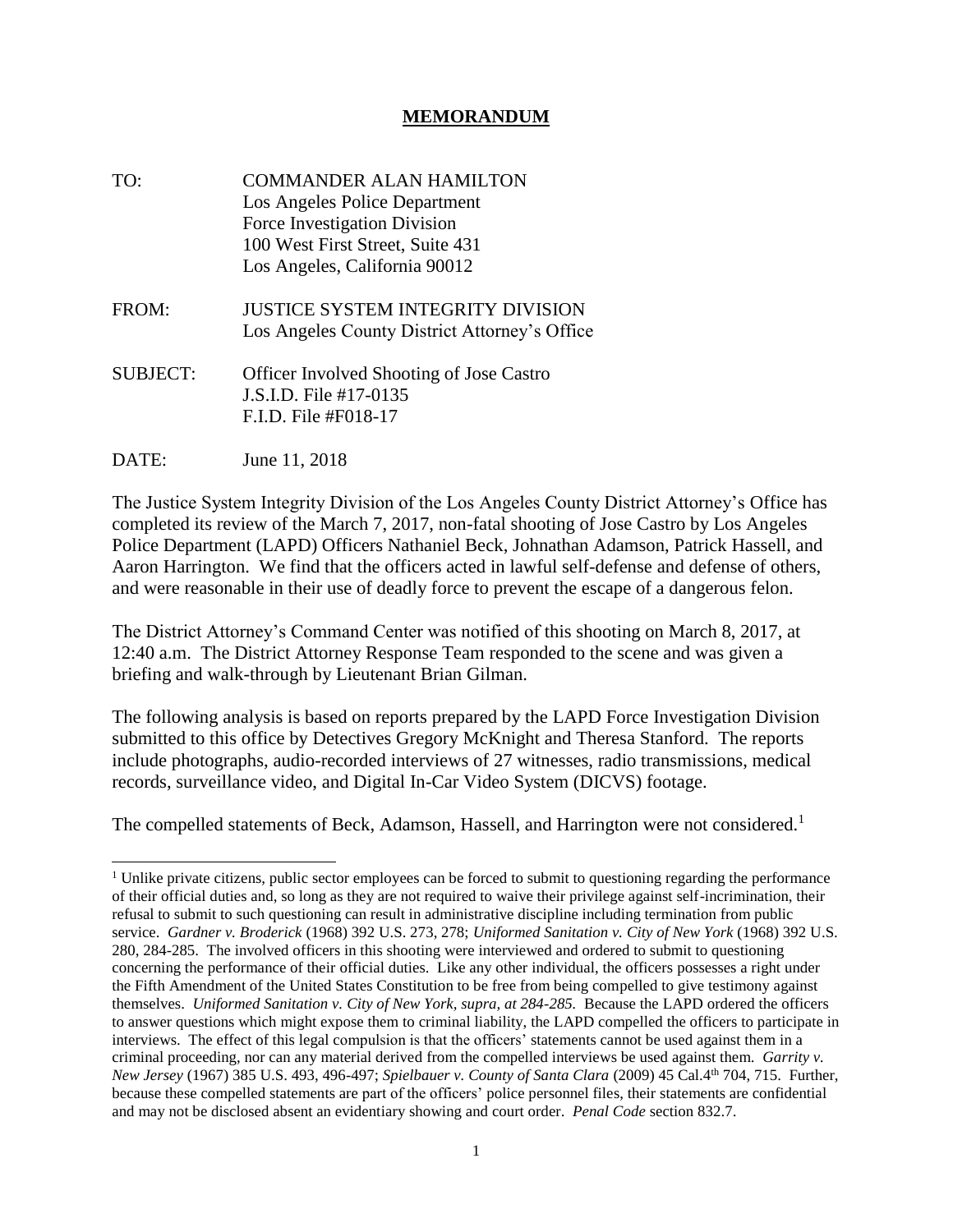## **FACTUAL ANALYSIS**

On March 7, 2017, at approximately 9:30 p.m., Jose Castro, who has a history of mental illness, and was under the influence of methamphetamine and behaving erratically, was in a residence and threatened his family and his girlfriend, Lynda B., with a knife.

Castro eventually left the residence with his mother and Lynda B., held a kitchen knife to Lynda B.'s throat, carjacked a vehicle, drove Lynda B. away against her will, told Lynda B. he was not going to go back to prison, and said he wanted the police to kill him.<sup>2</sup>

The police were called, a pursuit ensued, and officers conducted a Pursuit Intervention Technique ("PIT maneuver") to stop Castro's vehicle, causing it to spinout and crash.

When Castro's car came to rest, he started stabbing Lynda B. repeatedly with a 12-inch kitchen knife. Lynda B. escaped the vehicle and Castro chased her with the knife, then turned to flee as Officers Beck, Adamson, Hassell, and Harrington fired their service weapons a total of 17 times at Castro to stop his attack and attempt to flee. Surveillance and DICVS video recorded the incident. A still photograph from the surveillance video is shown below:



<sup>&</sup>lt;sup>2</sup> Castro was on parole in case number TA125006 for resisting an executive officer, with force.